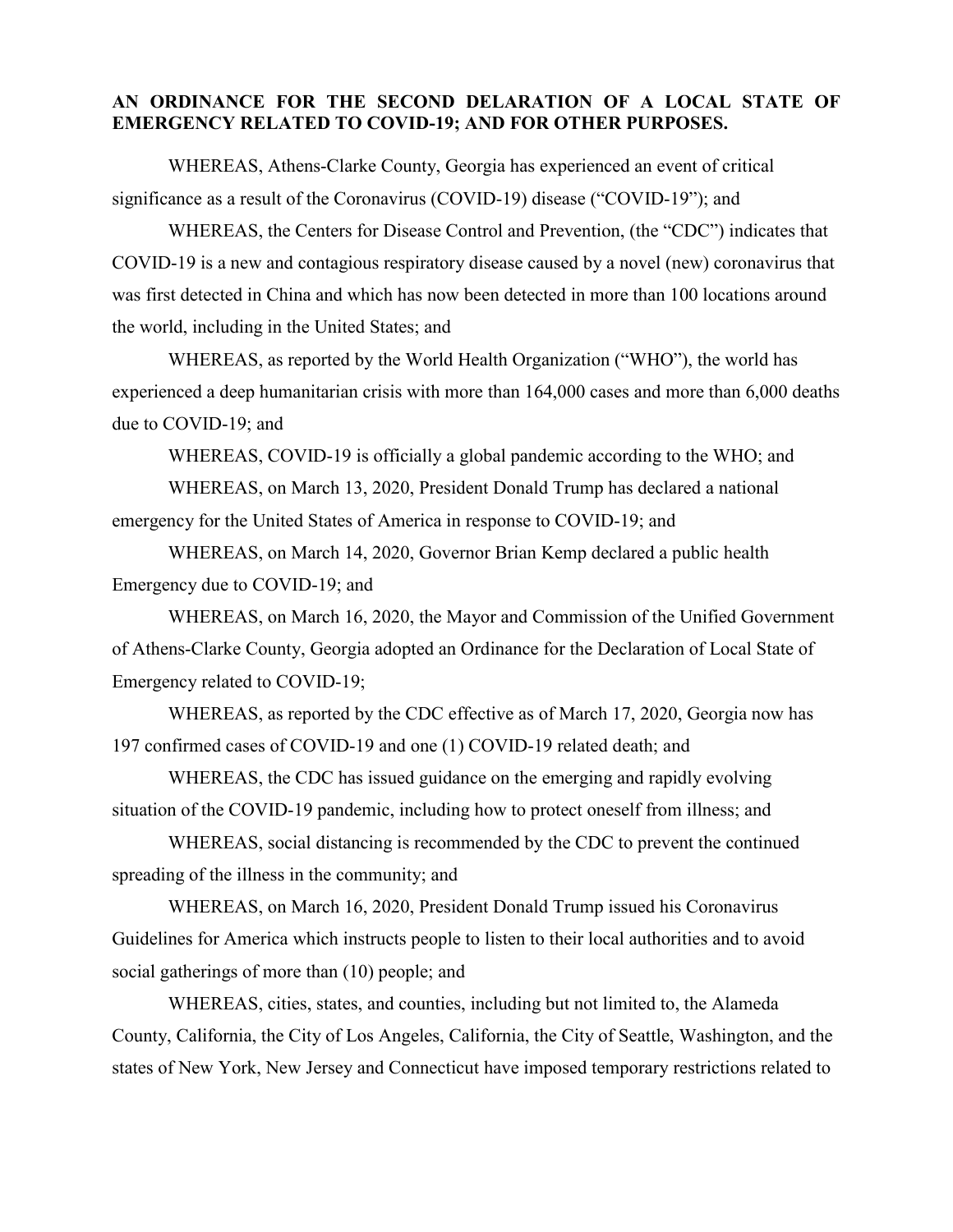public and private gatherings to stop large numbers of people from gathering and staying in close proximity during the COVID-19 pandemic; and

WHEREAS, the CDC expects that additional cases of COVID-19 will be identified in the coming days, including more cases in the United States, and that person-to-person spread is likely to continue to occur; and

WHEREAS, local emergency hospital personnel have reported to the Mayor and Commission that they are treating patients with symptoms consistent with COVID-19 and that there is shortage of personal protective equipment which places the health, safety, and welfare of emergency medical personnel at risk and the general public;

WHEREAS, medical professionals have advised that if COVID-19 spreads in Athens-Clarke County and the rest of Georgia, at a rate comparable to the rate of spread in other affected areas, it may greatly strain the resources and capabilities of county and municipal governments, including public health agencies, that provide essential services for containing and mitigating the spread of contagious diseases, such as COVID-19, and the situation may become too large in scope to be handled in its entirety by the normal county and municipal operating services in some parts of this State, and this situation may spread to other parts of the State; and

WHEREAS, in the judgment of the Mayor and Commission of the Unified Government of Athens-Clarke County, Georgia, as of the date of this Ordinance, there exist emergency circumstances as a result of COVID-19 within the geographical boundaries of the Unified Government as described in Section 1-102 of the Charter requiring extraordinary and immediate corrective actions for the protection of the health, safety, and welfare of the citizens of Athens-Clarke County and the surrounding communities; and

WHEREAS, to prevent or minimize injury to people resulting from this pandemic, the Mayor and Commission finds that certain actions are required, including but not limited to, the social distancing measures set forth herein;

WHEREAS, pursuant to Section 1-104 (d) of the Charter of the Unified Government of Athens-Clarke County, Georgia, the Mayor and Commission have the right, duty, power, privilege and authority to exercise and enjoy all other powers, duties, functions, rights, privileges, and immunities necessary and proper to promote or protect the safety, health, peace, security and general welfare of said government and its inhabitants and to exercise all implied powers necessary to carry into execution all powers granted in this Charter as fully and completely as if such powers were fully enumerated herein and to do and perform all of the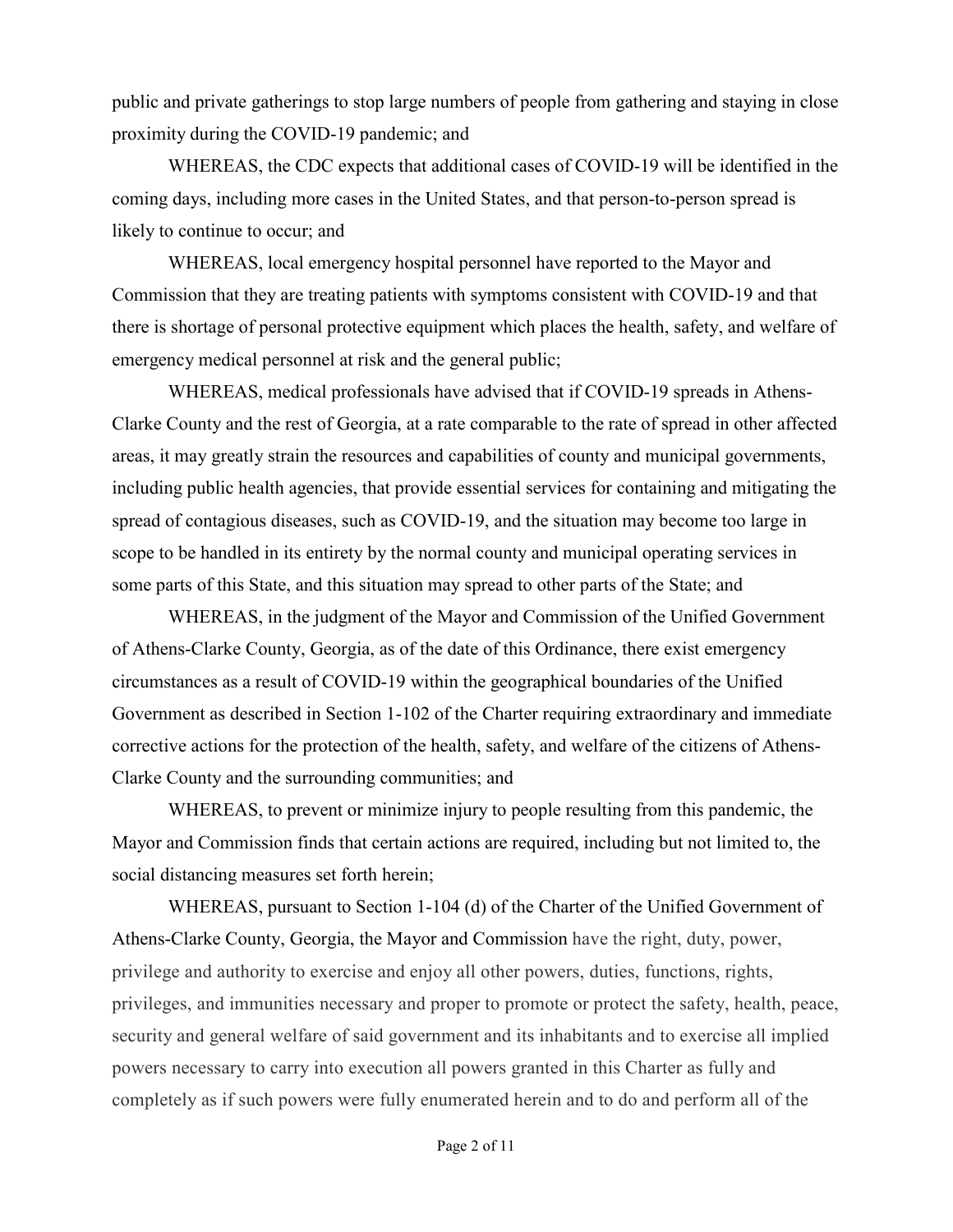acts pertaining to its property, affairs and local government which are necessary or proper in the legitimate exercise of its corporate powers and governmental duties and functions; and

WHEREAS, pursuant to O.C.G.A. Sec. 38-3-28, the Mayor and Commission are authorized to make, amend, and rescind orders, rules, and regulations as necessary for emergency purposes and to supplement carrying out the emergency management laws; and

WHEREAS, pursuant to O.C.G.A. Sec. 38-3-51, the Governor's declared public health emergency authorizes the Mayor and Commission to use emergencies powers in O.C.G.A. Sections 38-3-1 through 38-3-64; and

WHEREAS, pursuant to O.C.G.A. Sec. 38-3-6, during an emergency, O.C.G.A. Sections 38-3-1 through 38-3-64 are supposed to be liberally construed to effectuate their purposes;

NOW, THEREFORE, the Mayor and Commission of Athens-Clarke County, Georgia hereby ordains that it is hereby declared that a local state of emergency exists within the territorial limits of the Unified Government of Athens-Clarke, County, Georgia, and shall continue until the conditions requiring this declaration are abated.

THEREFORE, IT IS ORDERED:

**Article 1.** That the Athens-Clarke County Office of Emergency Management activates the Emergency Operations Plan;

**Article 2.** That the following sections of the Athens-Clarke County Code be implemented:

a. Section 3-4-5 Additional Emergency Powers

b. Section 3-4-9. Authority to Waive Procedures and Fee Structures

c. Section 3-4-11. Social Distancing and Closed or Restricted Areas during Emergency as

Ordered below:

1. The intent of this Order is to ensure that the maximum number of people self-isolate in their places of residence to the maximum extent feasible, while enabling essential services to continue, to slow the spread of COVID-19 to the maximum extent possible. When people need to leave their places of residence, whether to obtain or perform vital services, or to otherwise facilitate authorized activities necessary for continuity of social and commercial life, they should at all times reasonably possible comply with Social Distancing Requirements as defined in Section 10 below. All provisions of this Order should be interpreted to effectuate this intent. Failure to comply with any of the provisions of this Order constitutes an imminent threat to public health.

2. All individuals currently living within the territorial limits of the Unified Government of Athens-Clarke, County, Georgia (the "County") shall shelter at their place of residence. To the extent individuals are using shared or outdoor spaces, they must at all times as reasonably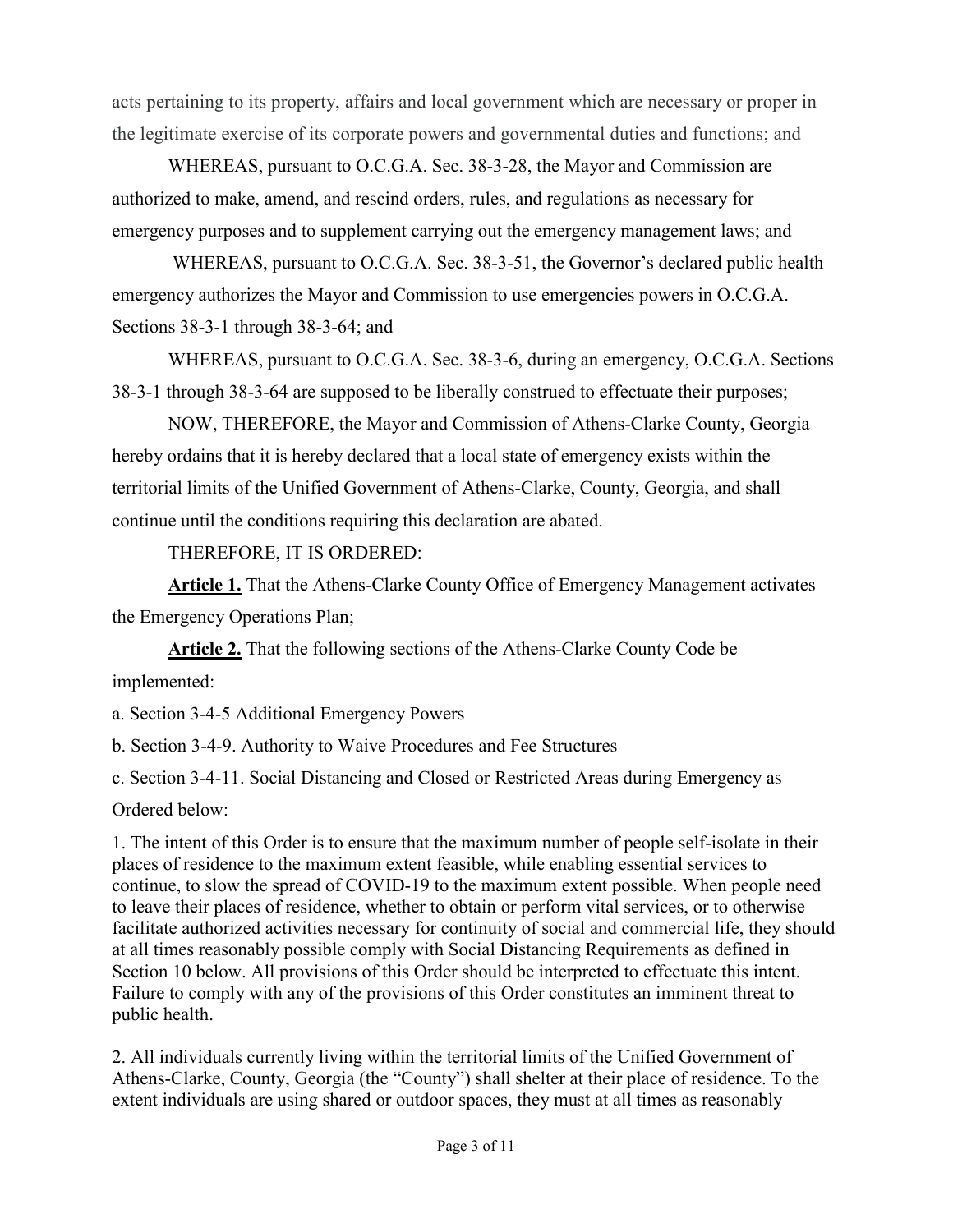possible maintain social distancing of at least six feet from any other person when they are outside their residence. All persons may leave their residences only for Essential Activities, Essential Governmental Functions, or to operate Essential Businesses, all as defined in Section 10. Individuals experiencing homelessness are exempt from this Section, but are strongly urged to obtain shelter, and governmental and other entities are strongly urged to make such shelter available as soon as possible and to the maximum extent practicable (and to utilize Social Distancing Requirements in their operation).

3. All businesses with a facility in the County, except Essential Businesses as defined below in Section 10, are required to cease all activities at facilities located within the County except Minimum Basic Operations, as defined in Section 10. For clarity, businesses may also continue operations consisting exclusively of employees or contractors performing activities at their own residences (i.e., working from home). All Essential Businesses are strongly encouraged to remain open. To the greatest extent feasible, Essential Businesses shall comply with Social Distancing Requirements as defined in Section 10 below, including, but not limited to, when any customers are standing in line.

4. All public and private gatherings of any number of people occurring outside a household or living unit are prohibited, except for the limited purposes as expressly permitted in Section 10. Nothing in this Order prohibits the gathering of members of a household or living unit.

5. All travel, including, but not limited to, travel on foot, bicycle, scooter, motorcycle, automobile, or public transit, except Essential Travel and Essential Activities as defined below in Section 10, is prohibited. People must use public transit only for purposes of performing Essential Activities or to travel to and from work to operate Essential Businesses or maintain Essential Governmental Functions. People riding on public transit must comply with Social Distancing Requirements as defined in Section 10 below, to the greatest extent feasible. This Order allows travel into or out of the County to perform Essential Activities, operate Essential Businesses, or maintain Essential Governmental Functions.

6. This Order is issued based on evidence of increasing occurrence of COVID-19 within the County and throughout the State of Georgia, scientific evidence and best practices regarding the most effective approaches to slow the transmission of communicable diseases generally and COVID-19 specifically, and evidence that the age, condition, and health of a significant portion of the population of the County places it at risk for serious health complications, including death, from COVID-19. Due to the outbreak of the COVID-19 virus in the general public, which is now a pandemic according to the World Health Organization, there is a public health emergency throughout the County. Making the problem worse, some individuals who contract the COVID-19 virus have no symptoms or have mild symptoms, which means they may not be aware they carry the virus. Because even people without symptoms can transmit the disease, and because evidence shows the disease is easily spread, gatherings can result in preventable transmission of the virus. The scientific evidence shows that at this stage of the emergency, it is essential to slow virus transmission as much as possible to protect the most vulnerable and to prevent the health care system from being overwhelmed. One proven way to slow the transmission is to limit interactions among people to the greatest extent practicable. By reducing the spread of the COVID-19 virus, this Order helps preserve critical and limited healthcare capacity in the County.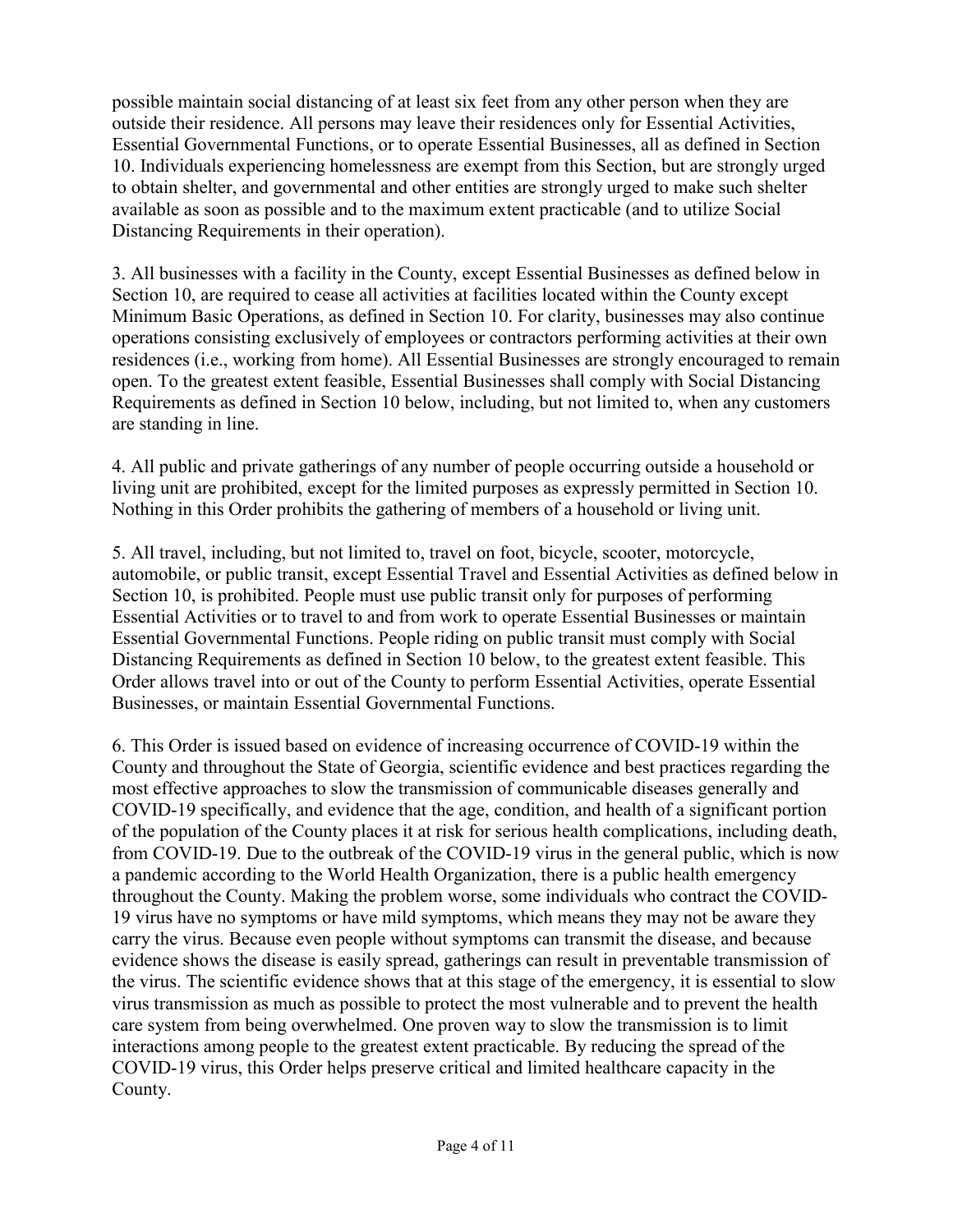7. This Order also is issued in light of the existence of 5 confirmed cases of COVID-19 in the County, as of 12:00 noon on Wednesday, March 18, 2020, including a significant and increasing number of suspected cases of community transmission and likely further significant increases in transmission. Widespread testing for COVID-19 is not yet available but is expected to increase in the coming days. This Order is necessary to slow the rate of spread and the Mayor and Commission will re-evaluate it as further data becomes available. The Mayor and Commission also make the findings discussed in the "Whereas" paragraphs part of the factual findings of the Mayor and Commission.

8. This Order is issued in accordance with, and incorporates by reference, the March 16, 2020, Proclamation of a State of Emergency issued by Governor Brian Kemp.

9. This Order comes after the release of substantial guidance from the Centers for Disease Control and Prevention, the Georgia Department of Public Health, and other public health officials throughout the United States and around the world, including a variety of prior orders to combat the spread and harms of COVID19. The Mayor and Commission will continue to assess the quickly evolving situation and may modify or extend this Order, or issue additional Orders, related to COVID-19.

10. Definitions and Exemptions.

a. For purposes of this Order, individuals may leave their residence only to perform any of the following "Essential Activities." But people at high risk of severe illness from COVID-19 and people who are sick are urged to stay in their residence to the extent possible except as necessary to seek medical care.

i. To engage in activities or perform tasks essential to their health and safety, or to the health and safety of their family or household members or partners or significant others (including, but not limited to, pets), such as, by way of example only and without limitation, obtaining medical supplies or medication, visiting a health care professional, or obtaining supplies they need to work from home.

ii. To obtain necessary services or supplies for themselves and their family or household members, or to deliver those services or supplies to others, such as, by way of example only and without limitation, canned food, dry goods, fresh fruits and vegetables, pet supplies, fresh meats, fish, and poultry, and any other household consumer products, and products necessary to maintain the safety, sanitation, and essential operation of residences.

iii. To engage in outdoor activity, provided the individuals comply with Social Distancing Requirements as defined in this Section, such as, by way of example and without limitation, walking, hiking, running, or bicycling.

iv. To perform work providing essential products and services at an Essential Business or to otherwise carry out activities specifically permitted in this Order, including Minimum Basic Operations.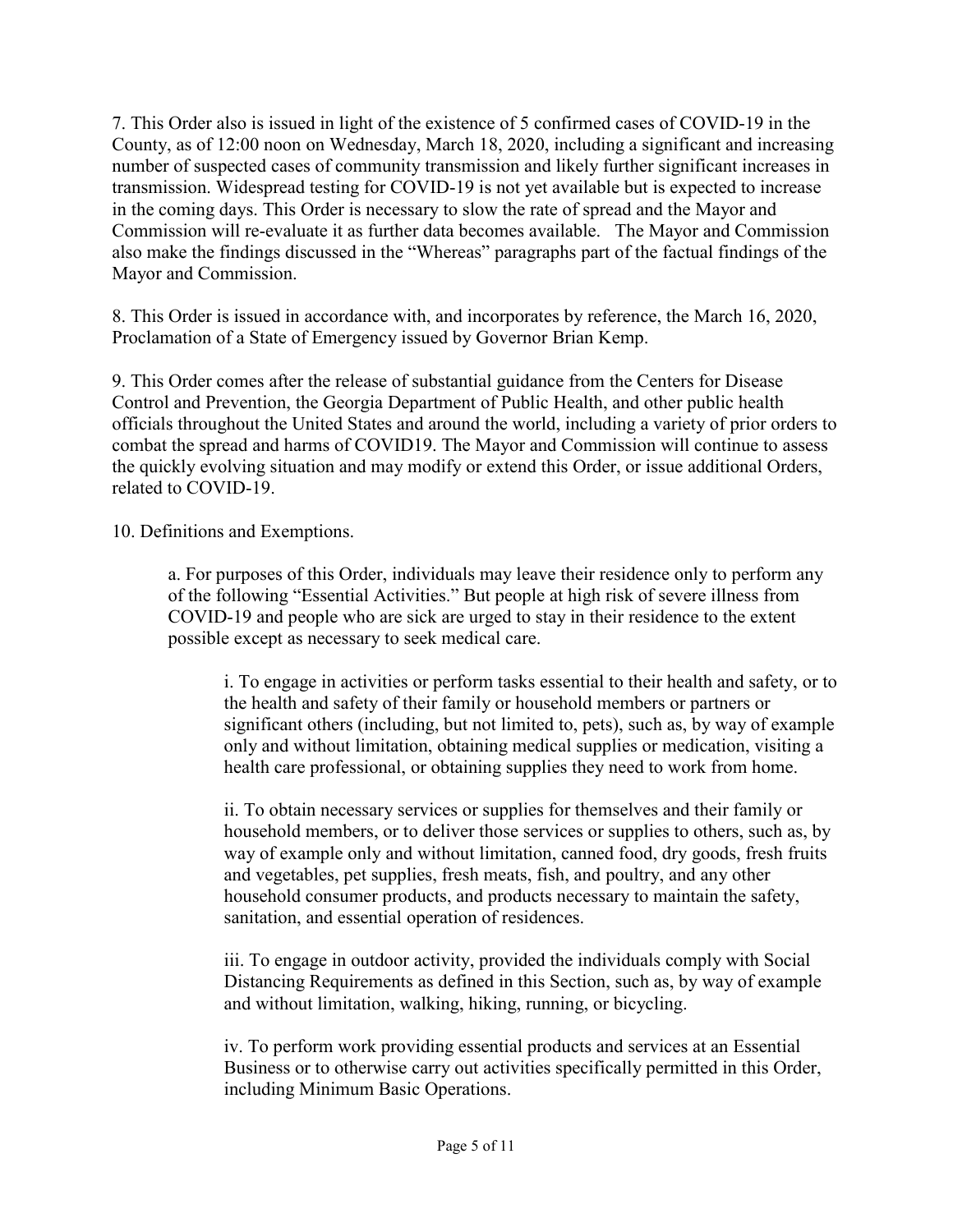v. To care for a family member or pet in another household.

b. For purposes of this Order, individuals may leave their residence to work for or obtain services at any "Healthcare Operations" including hospitals, clinics, dentists, pharmacies, pharmaceutical and biotechnology companies, other healthcare facilities, healthcare suppliers, home healthcare services providers, mental health providers, or any related and/or ancillary healthcare services. "Healthcare Operations" also includes veterinary care and all healthcare services provided to animals. This exemption shall be construed broadly to avoid any impacts to the delivery of healthcare, broadly defined. "Healthcare Operations" does not include fitness and exercise gyms and similar facilities.

c. For purposes of this Order, individuals may leave their residence to provide any services or perform any work necessary to the operations and maintenance of "Essential Infrastructure," including, but not limited to, public works construction, construction and all related activities (in particular affordable housing or housing for individuals experiencing homelessness), airport operations, water, sewer, gas, electrical, oil refining, roads and highways, public transportation, solid waste collection and removal, internet, and telecommunications systems (including the provision of essential global, national, and local infrastructure for computing services, business infrastructure, communications, and web-based services), provided that they carry out those services or that work in compliance with Social Distancing Requirements as defined this Section, to the extent possible.

d. For purposes of this Order, all first responders, emergency management personnel, emergency dispatchers, court personnel, and law enforcement personnel, and others who need to perform essential services are categorically exempt from this Order. Further, nothing in this Order shall prohibit any individual from performing or accessing "Essential Governmental Functions," as determined by the governmental entity performing those functions. Each governmental entity shall identify and designate appropriate employees or contractors to continue providing and carrying out any Essential Governmental Functions. All Essential Governmental Functions shall be performed in compliance with Social Distancing Requirements as defined in this Section, to the extent possible.

e. For the purposes of this Order, covered businesses include any for-profit, nonprofit, or private educational entities, regardless of the nature of the service, the function they perform, or its corporate or entity structure.

f. For the purposes of this Order, "Essential Businesses" means:

i. Healthcare Operations and Essential Infrastructure;

ii. Grocery stores, certified farmers' markets, farm and produce stands, supermarkets, food banks, convenience stores, and other establishments engaged in the retail sale of canned food, dry goods, fresh fruits and vegetables, pet supply, fresh meats, fish, and poultry, and any other household consumer products (such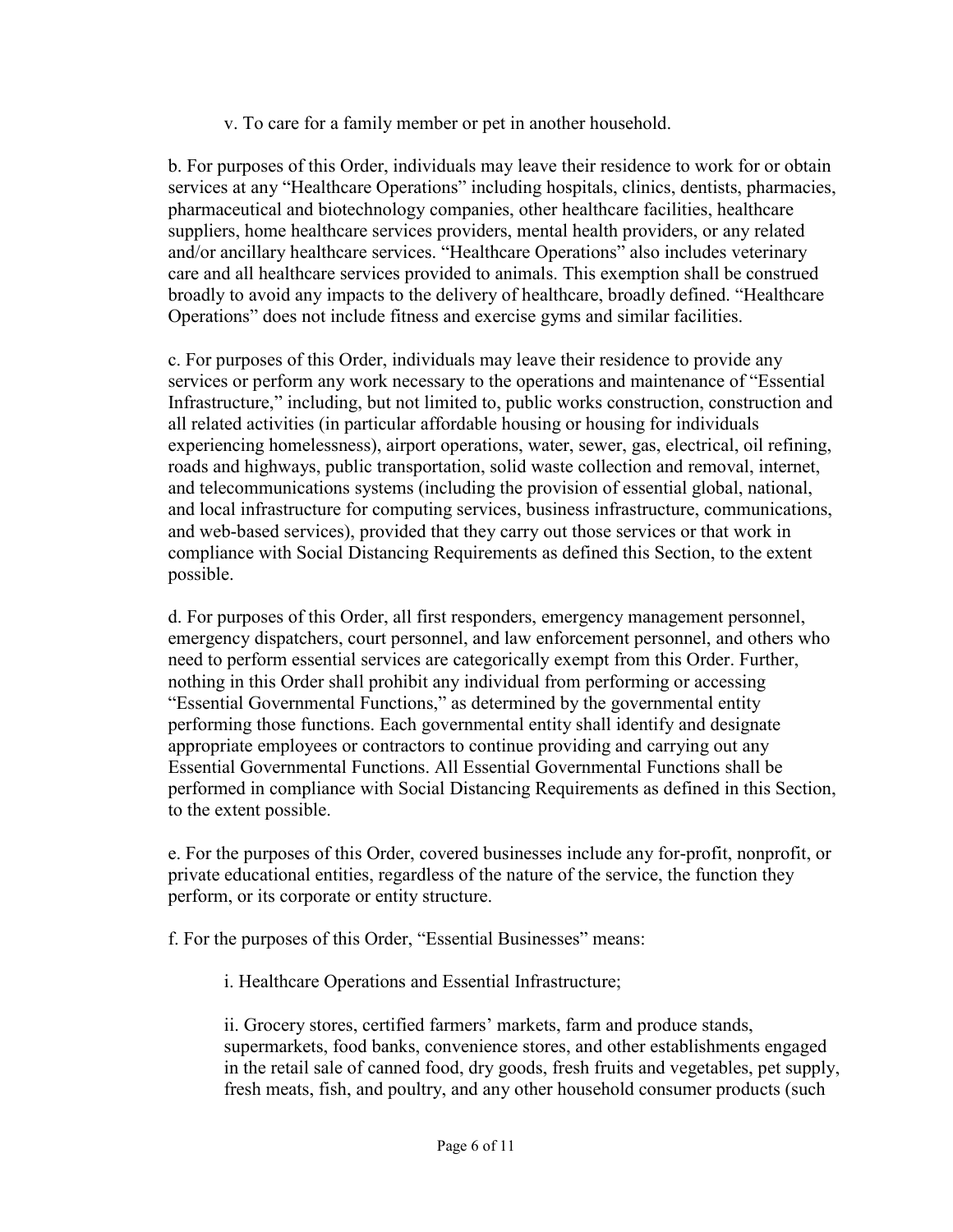as cleaning and personal care products). This includes stores that sell groceries and also sell other nongrocery products, and products necessary to maintaining the safety, sanitation, and essential operation of residences;

iii. Food cultivation, including farming, livestock, and fishing;

iv. Businesses that provide food, shelter, and social services, and other necessities of life for economically disadvantaged or otherwise needy individuals;

v. Newspapers, television, radio, and other media services;

vi. Gas stations and auto-supply, auto-repair, and related facilities;

vii. Banks and related financial institutions;

viii. Hardware stores;

ix. Plumbers, electricians, exterminators, and other service providers who provide services that are necessary to maintaining the safety, sanitation, and essential operation of residences, Essential Activities, and Essential Businesses;

x. Businesses providing mailing and shipping services, including post office boxes;

xi. Educational institutions—including private K-12 schools, colleges, and universities—for purposes of facilitating distance learning or performing essential functions, provided that social distancing of six-feet per person is maintained to the greatest extent possible ;

xii. Laundromats, drycleaners, and laundry service providers;

xiii. Restaurants and other facilities that prepare and serve food, but only for delivery or carry out. Schools and other entities that typically provide free food services to students or members of the public may continue to do so under this Order on the condition that the food is provided to students or members of the public on a pick-up and take-away basis only. Schools and other entities that provide food services under this exemption shall not permit the food to be eaten at the site where it is provided, or at any other gathering site;

xiv. Businesses that supply products needed for people to work from home;

xv. Businesses or manufacturers that supply other essential businesses with the support or supplies necessary to operate;

xvi. Businesses that ship or deliver groceries, food, goods, or services directly to residences;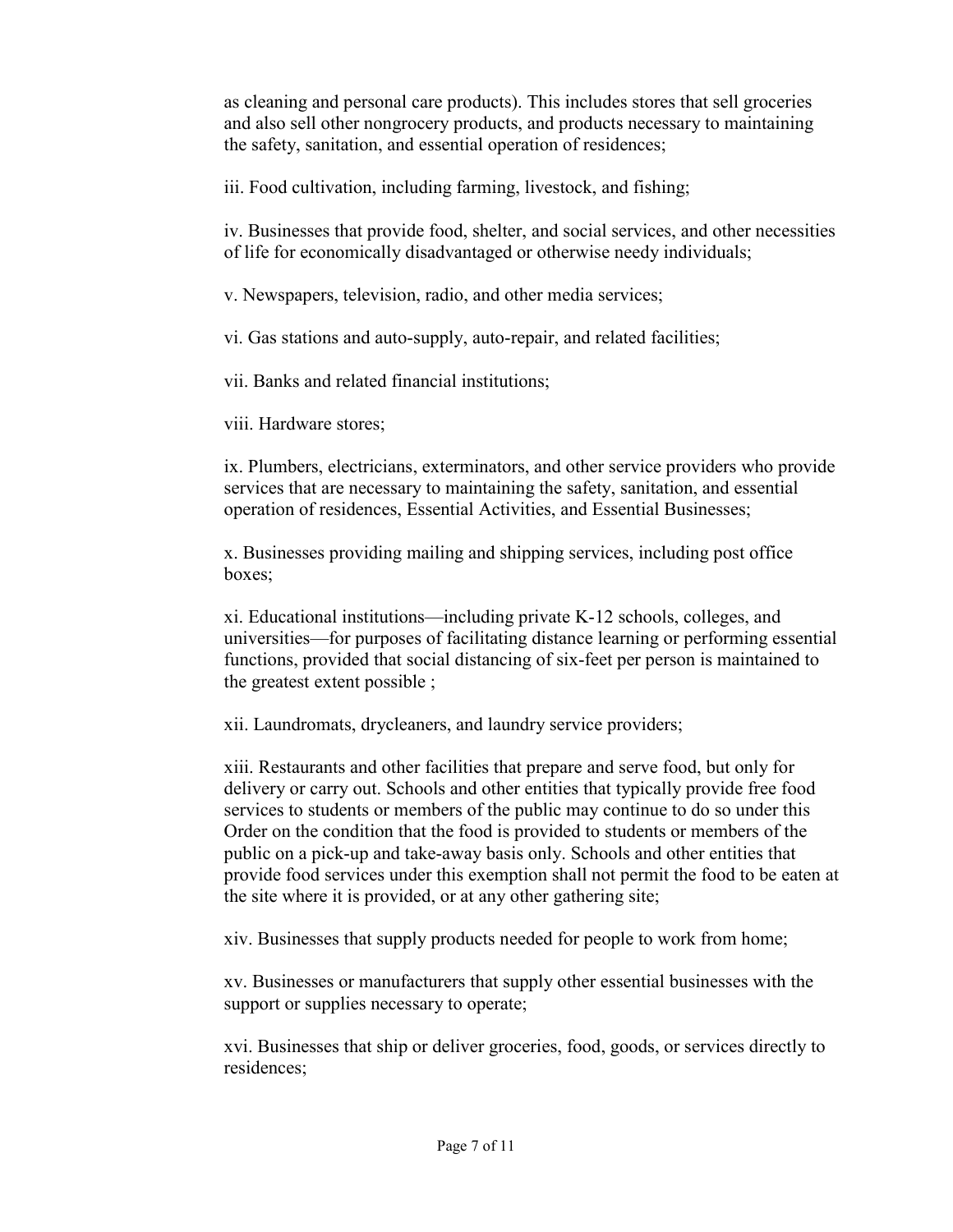xvii. Airlines, taxis, and other private transportation providers providing transportation services necessary for Essential Activities and other purposes expressly authorized in this Order;

xviii. Home-based care for seniors, adults, or children;

xix. Residential facilities including hotels, motels, shared rental units and similar facilities and shelters for seniors, adults, and children;

xx. Professional services, such as legal, accounting services, real estate services, when necessary to assist in compliance with legally mandated activities;

xxi. Unless otherwise preempted by state law, childcare facilities providing services that enable employees exempted in this Order to work as permitted. To the extent possible, childcare facilities must operate under the following mandatory conditions:

1. Childcare must be carried out in stable groups of 12 or fewer ("stable" means that the same 12 or fewer children are in the same group each day).

2. Children shall not change from one group to another.

3. If more than one group of children is cared for at one facility, each group shall be in a separate room. Groups shall not mix with each other.

4. Childcare providers shall remain solely with one group of children. g. For the purposes of this Order, "Minimum Basic Operations" include the following, provided that employees comply with Social Distancing Requirements as defined this Section, to the extent possible, while carrying out such operations:

xxii. All businesses which possesses a Class A, retail liquor package license; Class B, retail beer package license; or a Class C, retail wine package license shall be authorized, but only via drive-thru or in parking lots or at curb.

g. For the purposes of this Order, "Minimum Basic Operations" include the following, provided that employees comply with Social Distancing Requirements as defined in this Section to the extent possible, while carrying out such operations.

i. The minimum necessary activities to maintain the value of the business's inventory, ensure security, process payroll and employee benefits, or for related functions.

ii. The minimum necessary activities to facilitate employees of the business being able to continue to work remotely from their residences.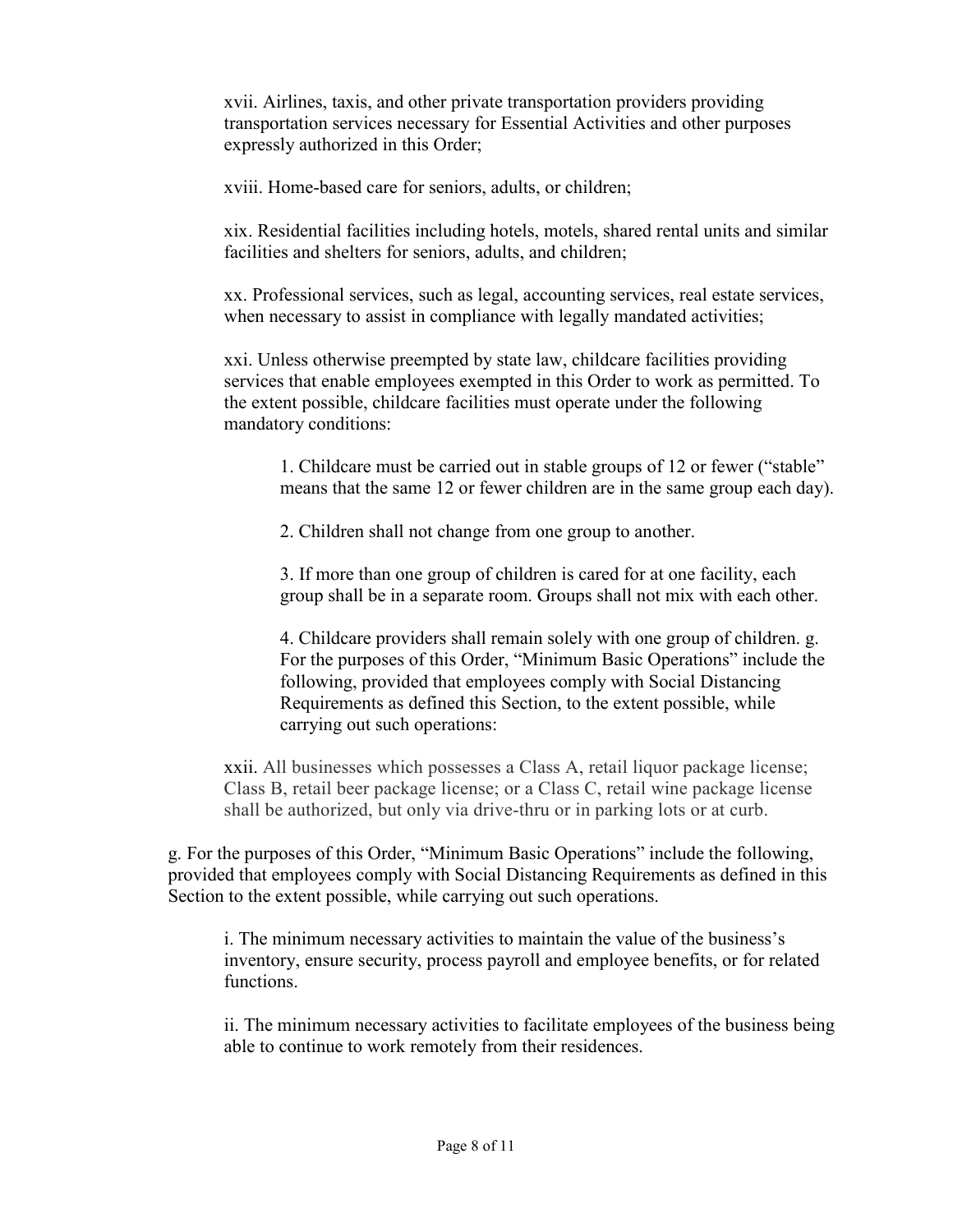h. For the purposes of this Order, "Essential Travel" includes travel for any of the following purposes. Individuals engaged in any Essential Travel must comply with all Social Distancing Requirements as defined in this Section below.

i. Any travel related to the provision of or access to Essential Activities, Essential Governmental Functions, Essential Businesses, or Minimum Basic Operations.

ii. Travel to care for elderly, minors, dependents, persons with disabilities, or other vulnerable persons.

iii. Travel to or from educational institutions for purposes of receiving materials for distance learning, for receiving meals, and any other related services.

iv. Travel to return to a place of residence from outside the jurisdiction.

v. Travel required by law enforcement or court order.

vi. Travel required for non-residents to return to their place of residence outside the County. Individuals are strongly encouraged to verify that their transportation out of the County remains available and functional prior to commencing such travel.

i. For purposes of this Order, residences include hotels, motels, shared rental units and similar facilities.

j. For purposes of this Order, "Social Distancing Requirements" includes maintaining at least six-foot social distancing from other individuals, washing hands with soap and water for at least twenty seconds as frequently as possible or using hand sanitizer, covering coughs or sneezes (into the sleeve or elbow, not hands), regularly cleaning high-touch surfaces, and not shaking hands.

## 11. Enforcement and Remedies.

a. Individuals: In recognition that the Unified Government does not have the personnel or resources to monitor and police distancing or gathering limitations or shelter in place requirements for all individuals currently living within the territorial limits of the Unified Government of Athens-Clarke, County, Georgia, the Athens-Clarke County Police Department and other departments of the Unified Government of Athens-Clarke County, Georgia as deemed necessary by the manager under this Declaration are authorized to support compliance with this Order through information delivery and education of individuals regarding the imminent threat to public health posed by COVID-19.

b. Covered Businesses: Any violations of this Order by covered businesses shall be considered ordinance violations subject to the general penalty provisions outlined in Section 1-1-5 of the Official Code of Athens-Clarke County.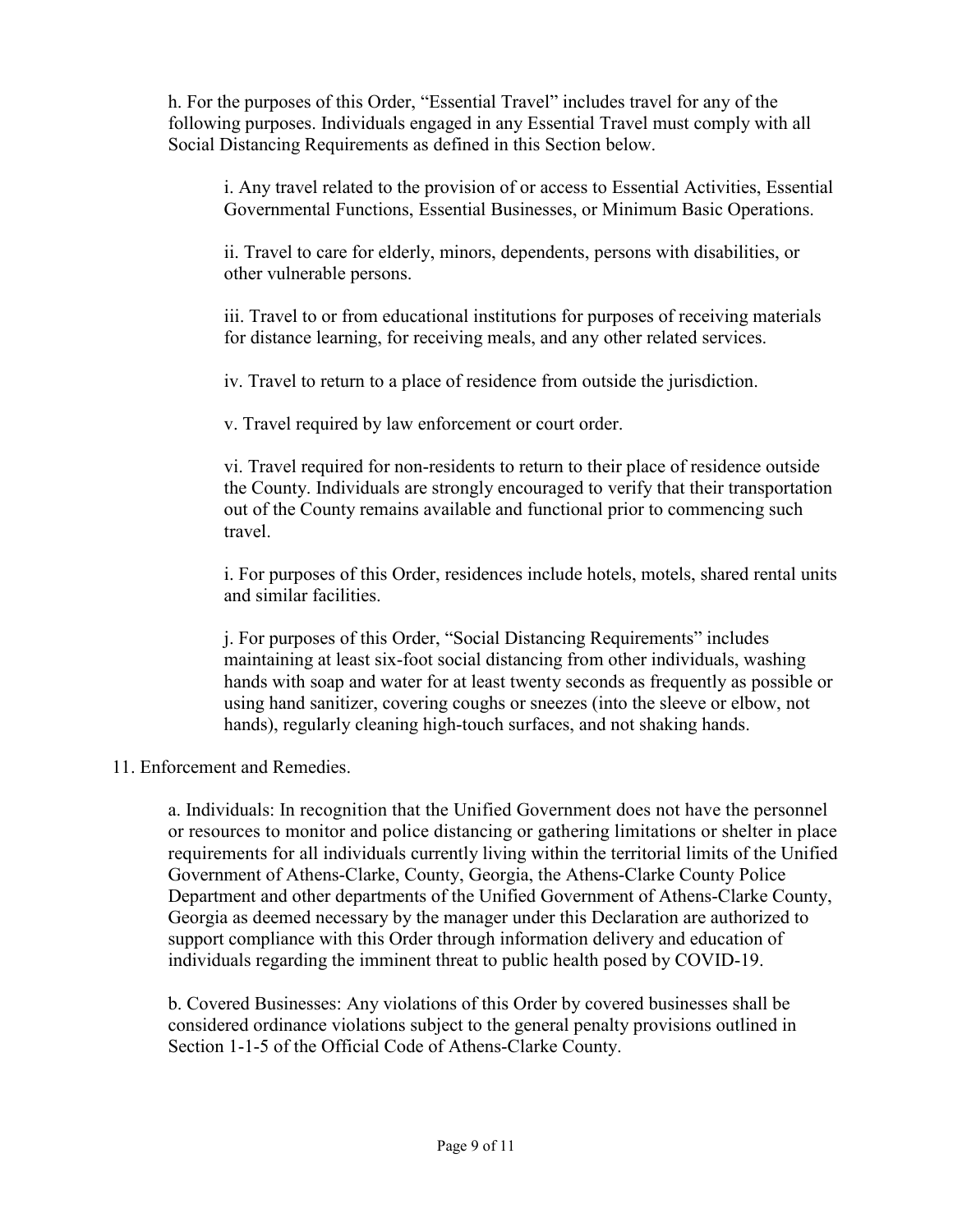c. Individuals Experiencing Homelessness: The Mayor and Commission direct the manager to engage with service providers to ensure that there is ample capacity to provide shelter to all homeless individuals in the territorial limits of the Unified Government of Athens-Clarke County, Georgia while utilizing Social Distancing Requirements, and empower the manager to utilize the facilities and resources of the Unified Government to accomplish this directive.

12. The Mayor and Commission hereby direct the manager of the Unified Government of Athens-Clarke County, Georgia to return to the Mayor and Commission by no later than Friday, March 27, 2020, a report setting forth fiscal support recommendations for residents, including modifications to the Unified Government's fines, fees, and charges.

13. Prosperity Package Funding:

a. The Mayor and Commission of the Unified Government of Athens-Clarke County orders the Manager of the Unified Government of Athens-Clarke County to allocate up to three million dollars (\$3,000,000.00) in funds by transferring funds reserved for the "Prosperity Package" and any resources that may be necessary for the purpose of providing emergency assistance to those affected by the COVID-19 Pandemic; the total funds may be utilized as follows: to assist county partners with providing emergency assistance to residents of Athens-Clarke County who are employees and hourly wage earners of businesses operating within the boundaries of Athens-Clarke County whose incomes are adversely impacted, to support small business continuity, and to provide assistance to non-profit community partners who are providing essential services with the response to the COVID-19 pandemic, though the total funds may be transferred to assist with any of these efforts without specific limitations;

b. The Unified Government of Athens-Clarke County, Georgia shall seek reimbursement from the State of Georgia and from Federal Emergency funds for all eligible expenditures.

c. The Unified Government of Athens-Clarke County, Georgia shall pursue further ways within the FY2021 Budget to give relief to Athens residents during the COVIN-19 pandemic.

14. To the extent reasonably possible, the Athens-Clarke County Unified Government hereby directs the Manager to immediately deploy temporary hand-washing stations county-wide to arrest the spread of the Coronavirus.

15. This Order shall become effective at 12:01 a.m. on March 20, 2020 and will continue to be in effect until 11:59 p.m. on April 7, 2020, or until it is extended, rescinded, superseded, or amended in writing by the Mayor and Commission.

16. Copies of this Order shall promptly be: (1) made available at City Hall for the Unified Government of Athens-Clarke County, Georgia; (2) posted on the Unified Government's website; and (3) provided to any member of the public requesting a copy of this Order.